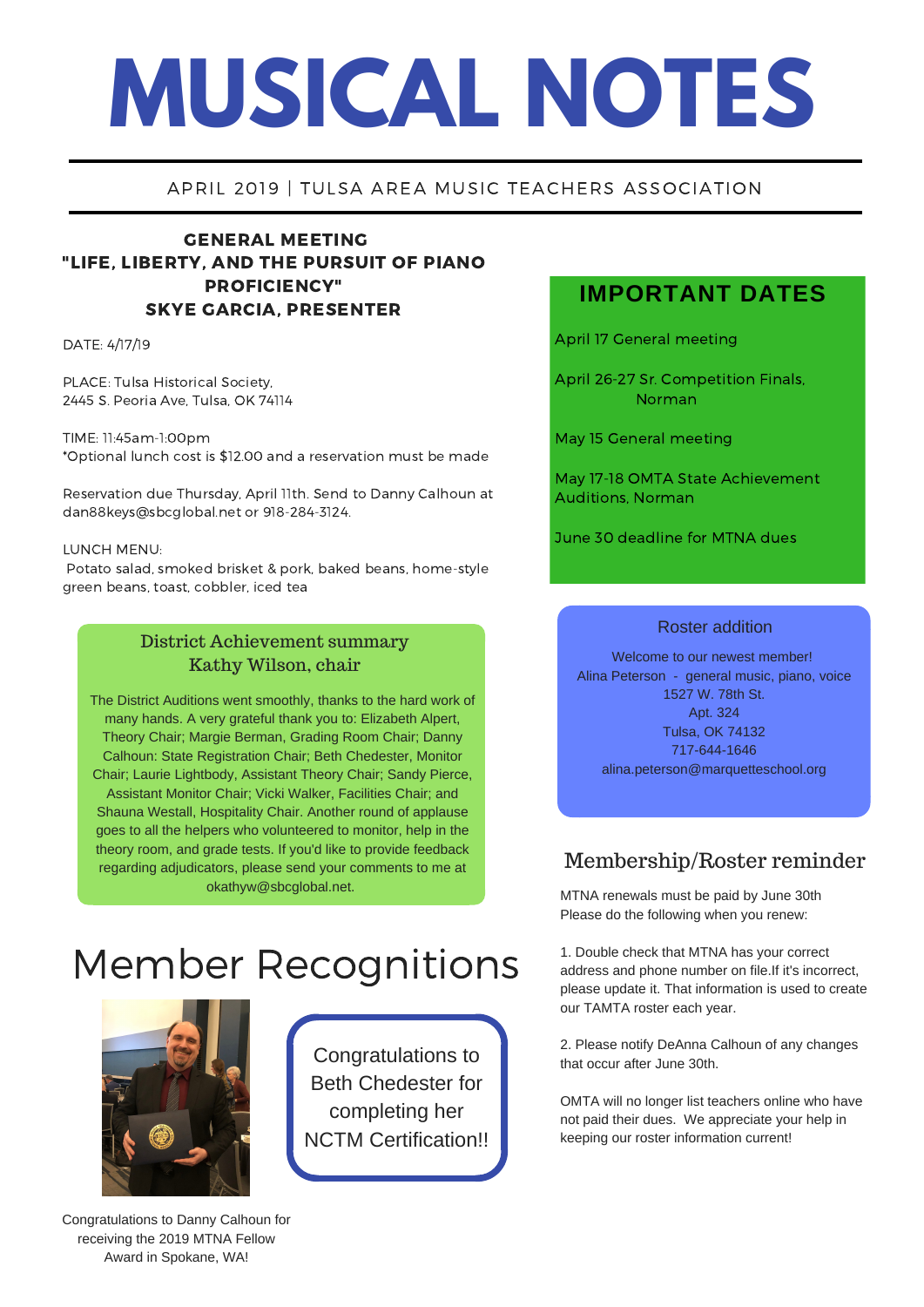# Congratulations to our 2019 Spindler/Lynch and Scholarship recipients Karen Harrington, Chair

On Saturday, April 6th our scholarship auditions were held at ORU in conjunction with the Spindler-Lynch Piano Awards. Thanks to Gloria Johnson and Mary Hawthorne for helping with the auditions. Winners are listed below:

# **Spindler/Lynch Piano Awards 7th & 8th Grade Division**

1st place – Anna Teoh / Gloria Johnson 2nd place – Ella Newhouse / Karen Harrington 3rd place – Meghan Linnington / Young-Eun Chung Finalist – Raymond Jiang / Mary Hawthorne Finalist - Luke Maxwell / Karen Harrington Finalist - Phillip Oh / Inki Cho

# **9th & 10th Grade Division**

1st place – Daniel Oh / Inki Cho 2nd place – Gloria Lee / Inki Cho 3rd place – Lauren Hsieh / Gloria Johnson Finalist - Derek Huang / Gloria Johnson Finalist - Annelise Huynh / Gloria Johnson Finalist - Reeya Ramasamy / Mary Hawthorne

### **TAMTA Summer Camp and Graduating Senior Scholarship Awards**

Summer Camp - not awarded

#### **Graduating Seniors**

Lucille Weston Gourley (\$1,200) – Piano – not awarded Rosemary Huff (\$600) – Piano or Voice – not awarded TAMTA Memorial (\$800) – Piano or Instrumental – Aaron Phung / Gloria Johnson TAMTA String Scholarship (\$800) - Douglas Perry / Kari Caldwell Laven Sowell Instrumental Award - (\$700) – not awarded Laven Sowell Vocal Award (\$1,200) – Voice – Katherine Craig / Sharon Yenzer

We warmly thank those who have made these awards possible. They are: The Miriam Spindler-Lynch estate, the Laven Sowell estate, the Lucille Gourley estate, the Rosemary Huff family, and those who have made contributions in memory of Brad Wilson (Kathy Wilson's husband), Jack Patrick Moore (Shauna Westall's father), and David Sutton (Teresa Kanold's father).

We extend our congratulations and best wishes to the recipients of these awards.